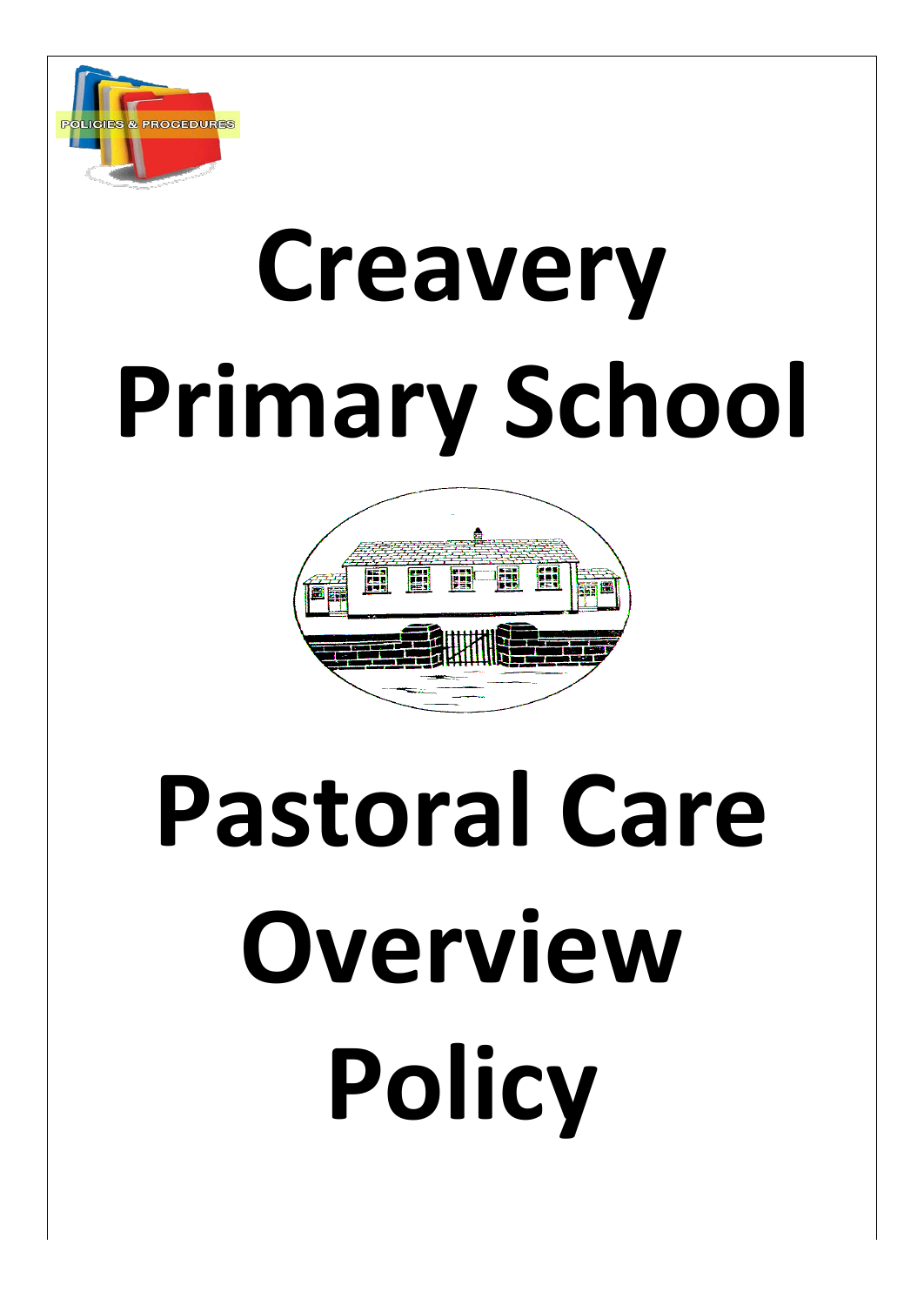### **CONTENTS**

#### **1. INTRODUCTION** (a) Rationale

- 
- (b) Definitions
- (c) Aims
- 
- **2. SPECIFIC ISSUES** (a) Ethos, Relationships and Values
	- (b) Self-Esteem
	- (c) Personal Safety

# **3. IMPLEMENTATION** (a) Roles and Responsibilities

- 
- (b) Monitoring and Evaluation
- (c) Staff Training
- (d) Resources
- (e) Supervision
- (f) Range of Pastoral Activities

- **4. POLICIES &** i Policy for Safeguarding our Children
	- **PROCEDURES** ii Policy for the Promotion of Good Behaviour
		- iii Policy for the Promotion of Anti-Bullying Culture
		- iv Code of Conduct for Pupil Staff Relationships
			- v Summary of Child Protection Procedures
			- vi Summary of Bullying Procedures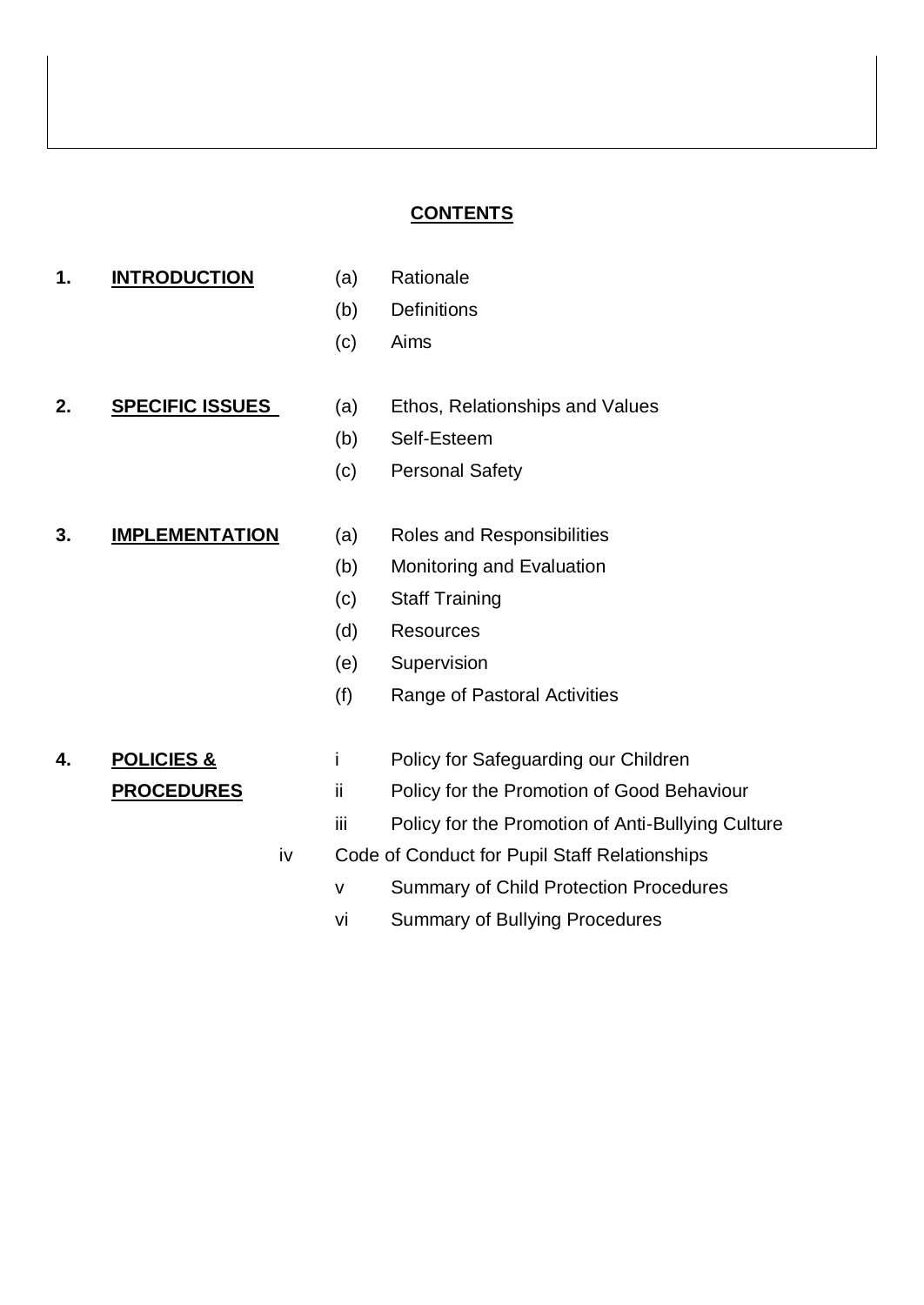# INTRODUCTION

Pastoral Care deals with guidance given in a social context and dealing with wide ranging issues such as counselling, discipline strategies, Child Protection, Health and Safety, Parental Support, Community involvement as well as teaching and learning experiences within the classroom.

# Rationale

In today's modern world, it is vital that we prepare the school community to cope with the increasing pressures of living in the twenty-first century. Our school is aware that possible changes in the home backgrounds of our pupils and the ever-changing attitudes and influences of society need to be addressed in order to maximise learning.

# **Definitions**

Pastoral Care is a set of systems and programmes in schools which attempts to meet the totality of needs of its pupils (social, spiritual, mental, emotional, physical), so that every pupil has the opportunity in a safe environment to reach his/her full potential in every area of his/her life, and is equipped with the skills to cope with the 'outside world.'

## Aims:

The over all aim of pastoral care within Creavery Primary School is "to ensure wholesome, allround development: children who are contented, socially at ease and educationally thriving." *(NAPCE conference)*

The starting point has to be vigilance on the part of ALL staff to be aware of social issues which may arise within our school community.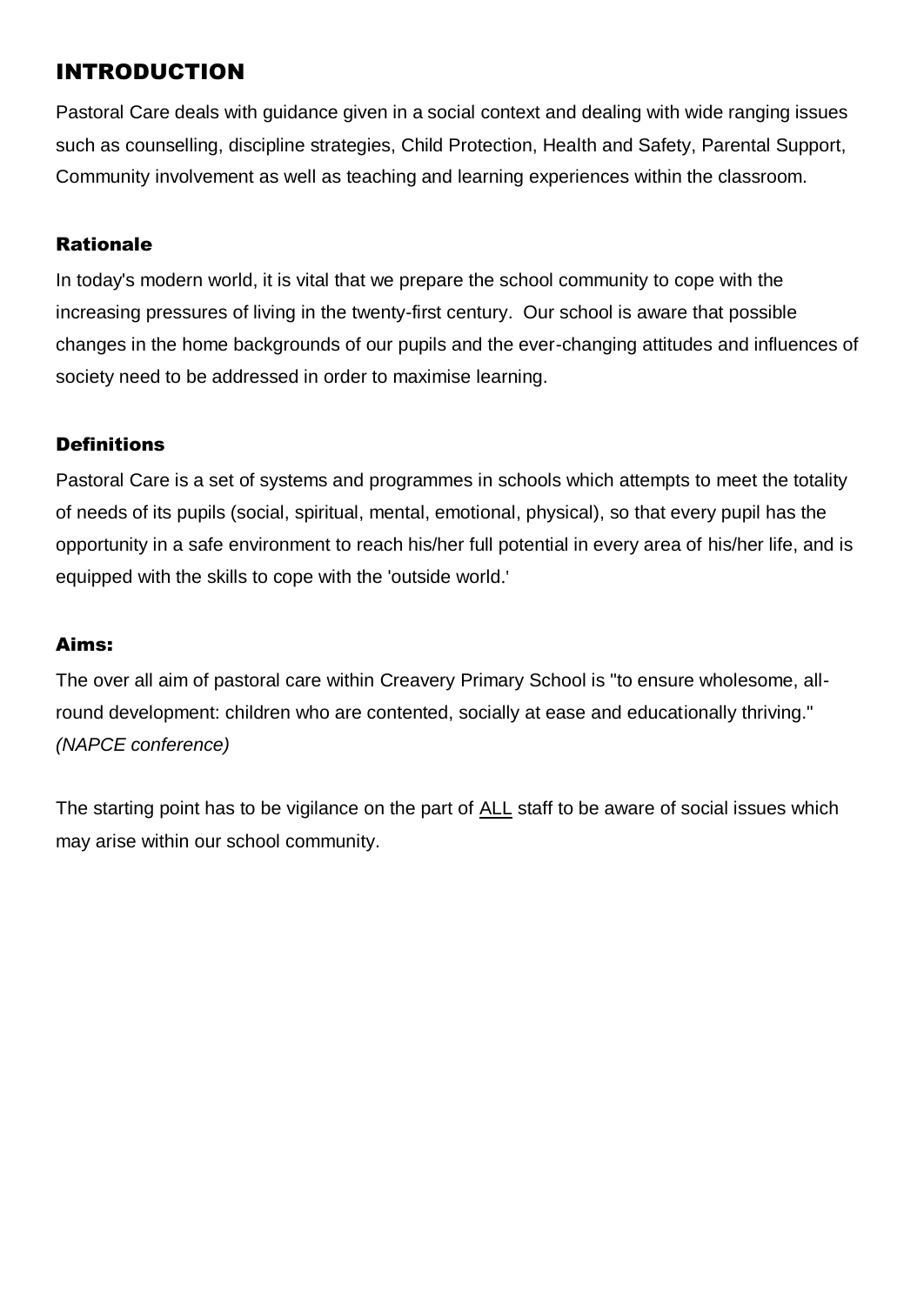# SPECIFIC ISSUES

### Ethos, Relationships and Values:

"The ethos and atmosphere of a school reflects the extent to which a school promotes the moral, intellectual, personal and social development of its pupils. A good ethos is achieved by the principal and staff promoting and facilitating an atmosphere of care and respect within the formal and informal life of the school community." *(Evaluating Pastoral Care, DE)*

At Creavery Primary School the whole staff approaches the care of our children in a positive way, reinforcing the Christian philosophy and the caring ethos of the school. We ensure good relationships and communication between all elements of the school community including parents, while following the school's positive behaviour policy.

We cannot underestimate the importance of good relationships within the school;

- relationships between staff and pupils,
- between staff and parents,
- between pupils,
- between members of the staff,
- self-awareness,
- between the school and the wider community,

to facilitate high morale, self-respect, self-discipline, tolerance, honesty, equality, fairness and conscientiousness because a positive environment where every individual feels valued and cared for is the desired outcome.

The promotion of positive values and beliefs will permeate all teaching and learning experiences throughout the school while encouraging the children to acquire the confidence to make moral judgements, develop self-esteem and acceptable behaviour.

#### Self-Esteem:

We actively promote self-esteem in all our staff and pupils within an environment of tolerance and respect for all. Our school places strong emphasis on the individuality of each person. Everyone is encouraged to be positive and supportive in his or her approach towards people who may seem 'different' through ability, disability, physical appearance, creed, colour or culture.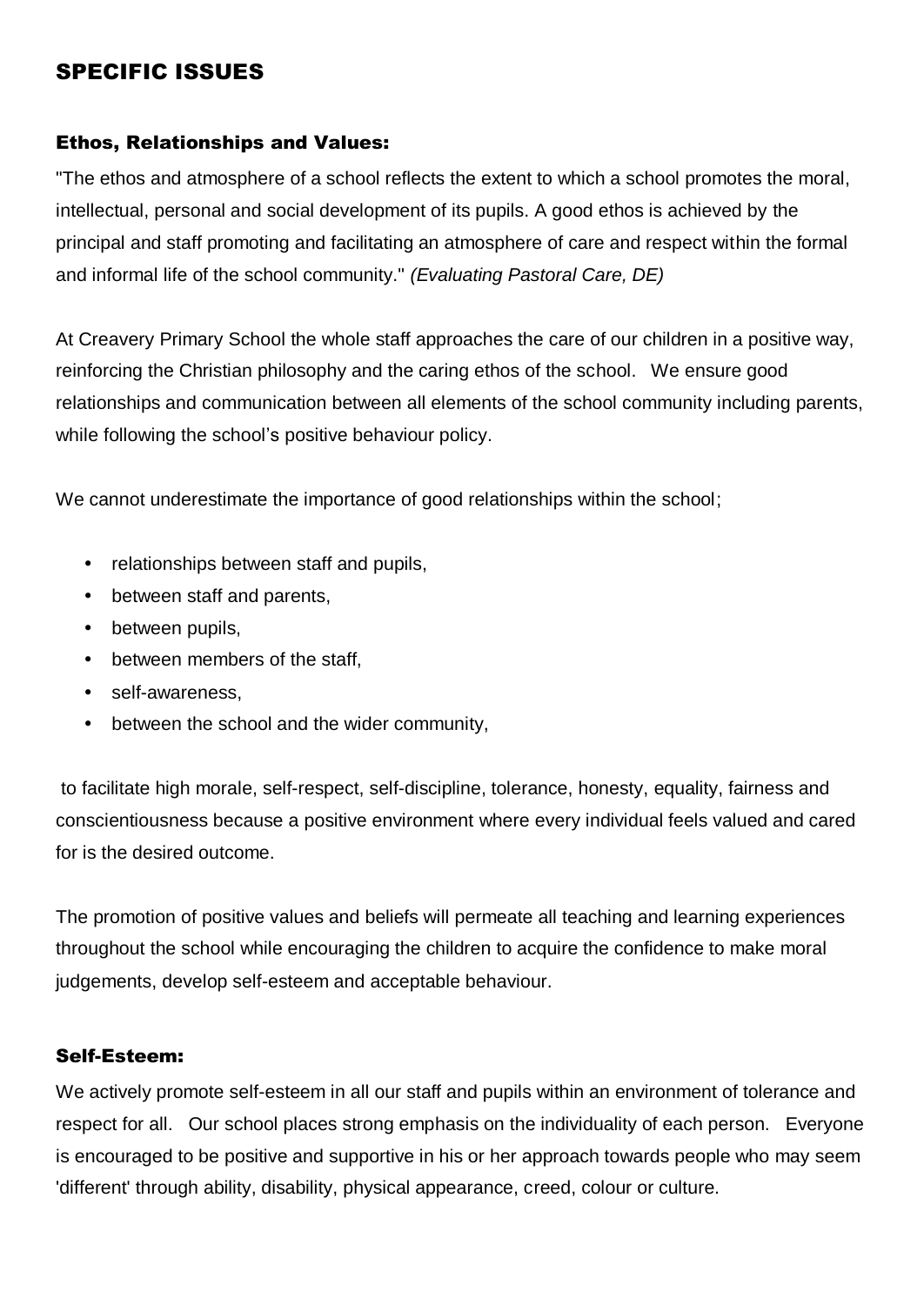### Personal Safety:

Pupils will be encouraged to be responsible for his/her own safety e.g.

- saying 'no' to people when they are afraid or unhappy,
- safety in the water,
- on the road,
- in the sun
- at the farm
- knowing that not all adults, secrets and touch are good.

They will be given the opportunity to develop the confidence to recognise and deal with difficult or dangerous situations, knowing where to find help.

All our children are encouraged to talk freely and openly to any member of staff if they have worries or problems of any kind on a work or personal level. Staff respond to children in a sympathetic and concerned way, offering advice, support, guidance and reassurance.

Minor difficulties, worries or concerns involving any child which arise within the classroom or playground are dealt with by the class teacher or the member of staff on duty. More serious incidents may be referred to the Principal.

A child's parents or guardians may be contacted if it is felt necessary to involve them in dealing with a particular situation. This is usually carried out by means of personal contact when a child is collected from school or by a telephone call or letter.

The teachers' well being is also to be considered. Staff are made aware of developments through in-service training, staff meetings and the Monday memo. They support each other through strong, working relationships and can approach the Principal and designated teacher where necessary. Also through Liaison meetings.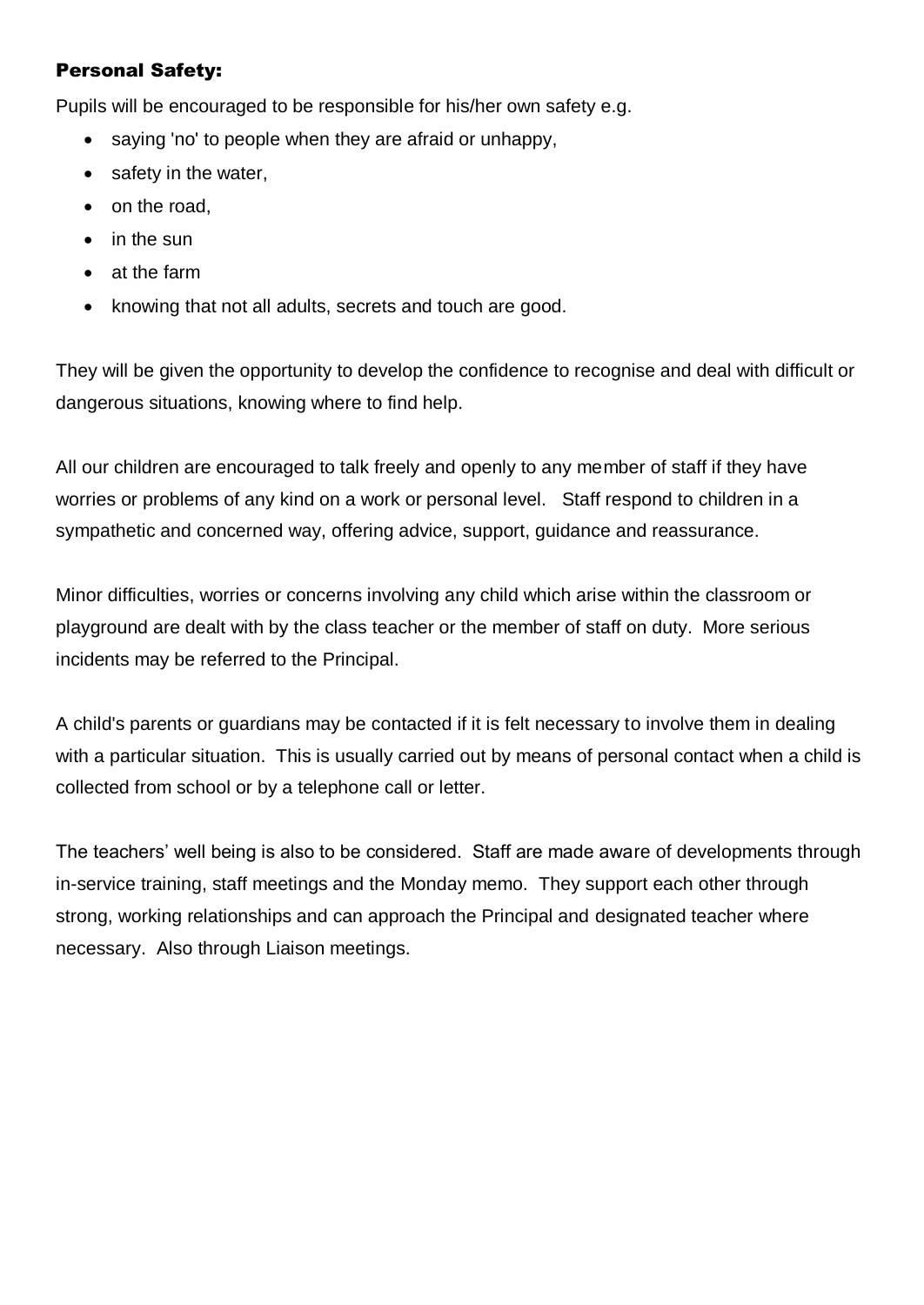#### IMPLEMENTATION

#### Roles and Responsibilities:

The Board of Governors, teachers, non-teaching staff and other adult helpers are encouraged to approach the care of our children in a positive and supportive manner including the use of positive language, praise and reward to reinforce acceptable behaviour according to the philosophy and ethos of the school.

- $\boxtimes$  The Board of Governors must ensure that a pastoral care policy is available and adhered to by all staff.
- $\boxtimes$  The Principal will bring pastoral care issues to the attention of the staff through staff development meetings, in-service training and by giving this area greater priority in school development plans.
- $\boxtimes$  The Principal will monitor and evaluate the effectiveness of this policy and will provide access to teaching resources dealing with personal safety and pastoral care issues.
- $\boxtimes$  Teachers can contribute to pastoral care by ensuring the welfare of pupils;
	- by encouraging them to make informed decisions in terms of 'right' and 'wrong',
	- to be assertive (but not aggressive) against peer pressure,
	- to be sensitive to the beliefs of others,
	- to celebrate success through positive reinforcement such as praise and reward,
	- avoiding the use of negative language, sarcasm, humiliation etc.
- $\boxtimes$  Parents have a role to play in keeping the school updated of any worries, difficulties or upsets which may affect their child's behaviour, health or general welfare.

#### Monitoring and Evaluation:

Parents are welcome to contact any member of staff if they have any concerns or worries, which need to be raised and addressed. We encourage parents to share concerns in home circumstances and medical matters which may affect their child's work or behaviour in school. Any discussions are held in confidence if desired or necessary and will usually occur at a prearranged time which is mutually convenient to teachers and parents.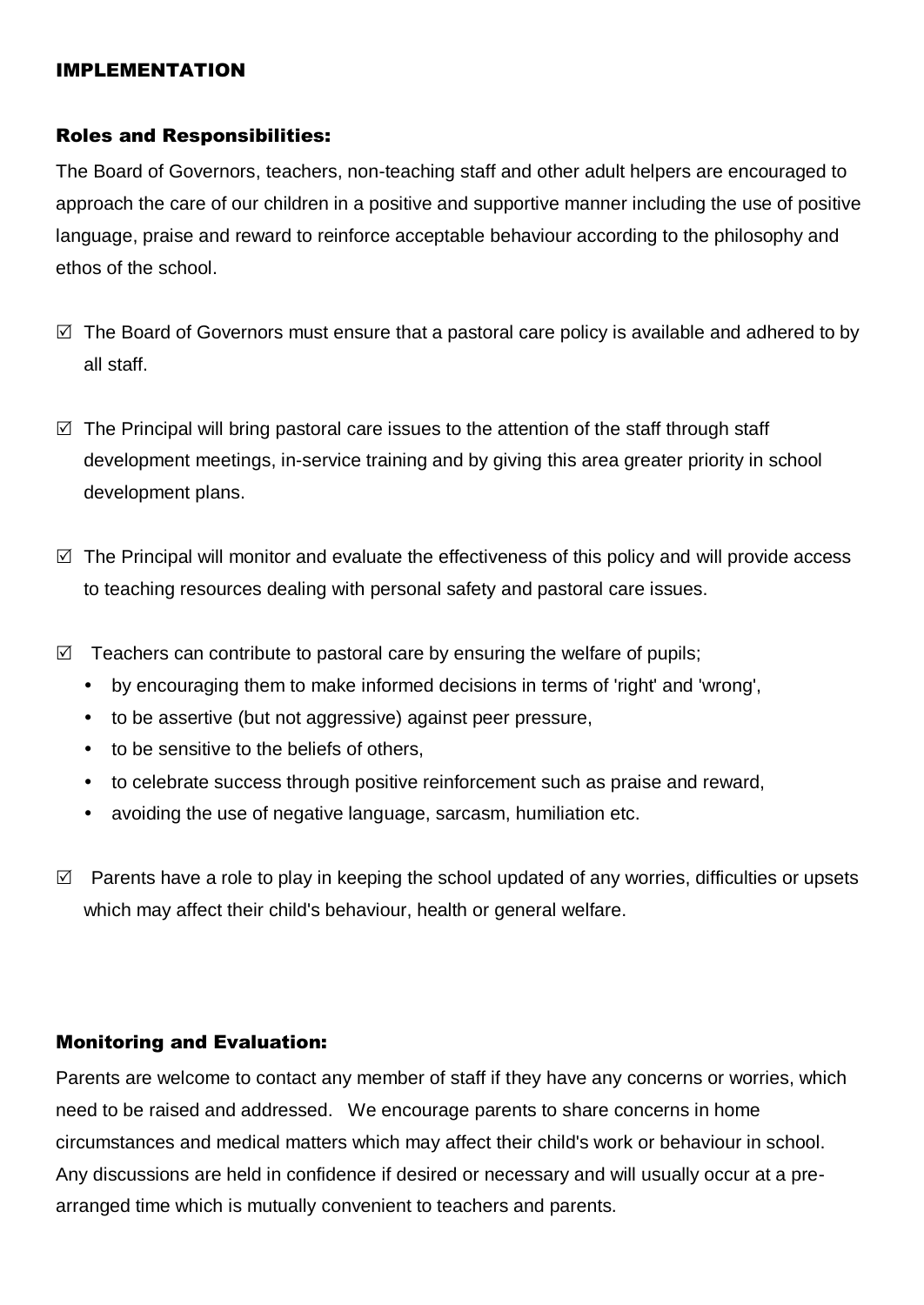Parents are also, given the opportunity to raise such issues at annual interviews with their child's teacher. Written feedback concerning behavioural matters will be included in our annual school reports.

Similarly, pupils are encouraged to identify any problems at an early stage and all staff should provide a "listening ear" as appropriate.

The policy will be kept under review and changes will be implemented following discussions of issues raised within staff meetings and further guidance from Education Authority.

## Staff Training:

Staff will be kept updated and informed about developments in pastoral care through internal and external training. Pastoral care issues will have a raised profile in our school development plans.

#### Resources:

Resources required to help in the implementation of all areas of pastoral care will be acquired in line with future school development plans and will be updated on a regular basis.

#### Induction:

Their class teacher will initiate new pupils into school life gradually and sensitively.

*P.1 pupils will have the opportunity to attend an induction afternoon and picnic prior to their first official day at Creavery Primary School. Information will be provided to parents to answer any queries they might have. They also have the opportunity to join in P1/P2 activities such as Autumn Walk, Scavenger Hunt.* 

### Supervision:

Our children are supervised between the hours of 09:00 and 15:00. Since staff do not commence their morning playground duty until this time, it is the responsibility of parents to ensure that their child is cared for prior to this.

No child will remain in the classroom, resource areas, cloakrooms, toilets or other areas of the school building during break times or lunch times without adult supervision.

On wet days, children will be supervised by teachers and classroom assistants during break and by auxiliary staff at lunchtimes.